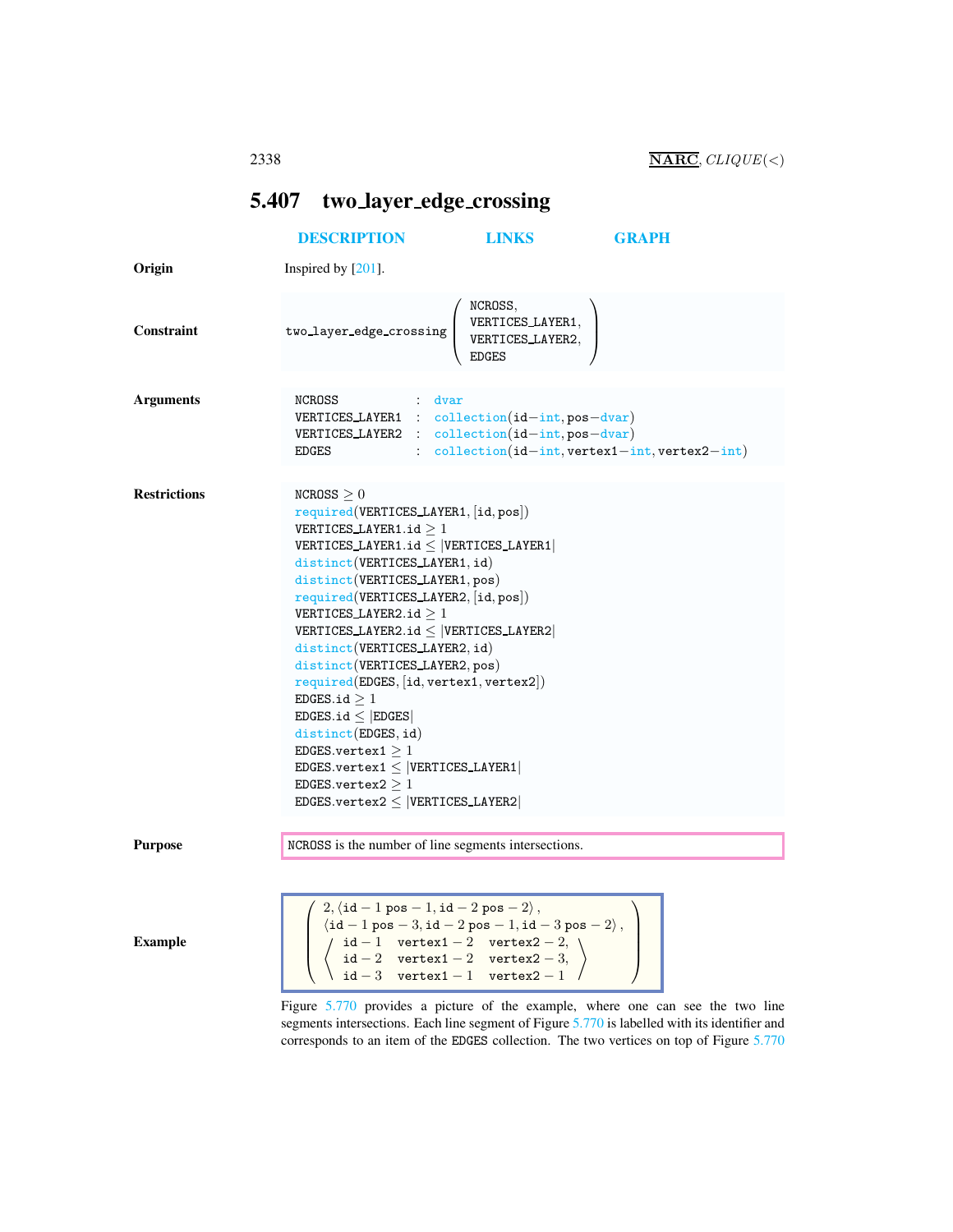## <sup>20030820</sup> 2339

correspond to the items of the VERTICES LAYER1 collection, while the three other vertices are associated with the items of VERTICES LAYER2.



<span id="page-1-1"></span>Figure 5.770: Intersection between line segments joining two layers of the Example slot for the constraint two layer edge crossing(NCROSS, VERTICES LAYER1, VERTICES LAYER2, EDGES)

<span id="page-1-0"></span>

| <b>Typical</b>    | VERTICES_LAYER1 $ >1$<br>VERTICES_LAYER2 $ >1$<br>$ EDGES $ $\ge$ $ VERTICES$ $LAYER1 $<br>$ EDGES $ $\ge$ $ VERTICES$ $LAYER2 $ |  |  |  |  |
|-------------------|----------------------------------------------------------------------------------------------------------------------------------|--|--|--|--|
| <b>Symmetries</b> | (NCROSS)<br>permutable<br>• Arguments<br>permutation<br>w.r.t.<br>are<br>(VERTICES LAYER1, VERTICES LAYER2) (EDGES).             |  |  |  |  |
|                   | • Items of VERTICES LAYER1 are permutable.                                                                                       |  |  |  |  |
|                   | • Items of VERTICES LAYER2 are permutable.                                                                                       |  |  |  |  |
|                   |                                                                                                                                  |  |  |  |  |
| Arg. properties   | Functional dependency: NCROSS determined by VERTICES_LAYER1, VERTICES_LAYER2<br>and EDGES.                                       |  |  |  |  |
| <b>Remark</b>     | The two-layer edge crossing minimisation problem was proved to be NP-hard in [184].                                              |  |  |  |  |
| See also          | <b>common keyword:</b> crossing, graph_crossing(line segments intersection).                                                     |  |  |  |  |
| <b>Keywords</b>   | characteristic of a constraint: derived collection.                                                                              |  |  |  |  |
|                   | <b>constraint arguments:</b> pure functional dependency.                                                                         |  |  |  |  |
|                   | <b>geometry:</b> geometrical constraint, line segments intersection.                                                             |  |  |  |  |
|                   | miscellaneous: obscure.                                                                                                          |  |  |  |  |
|                   | <b>modelling:</b> functional dependency.                                                                                         |  |  |  |  |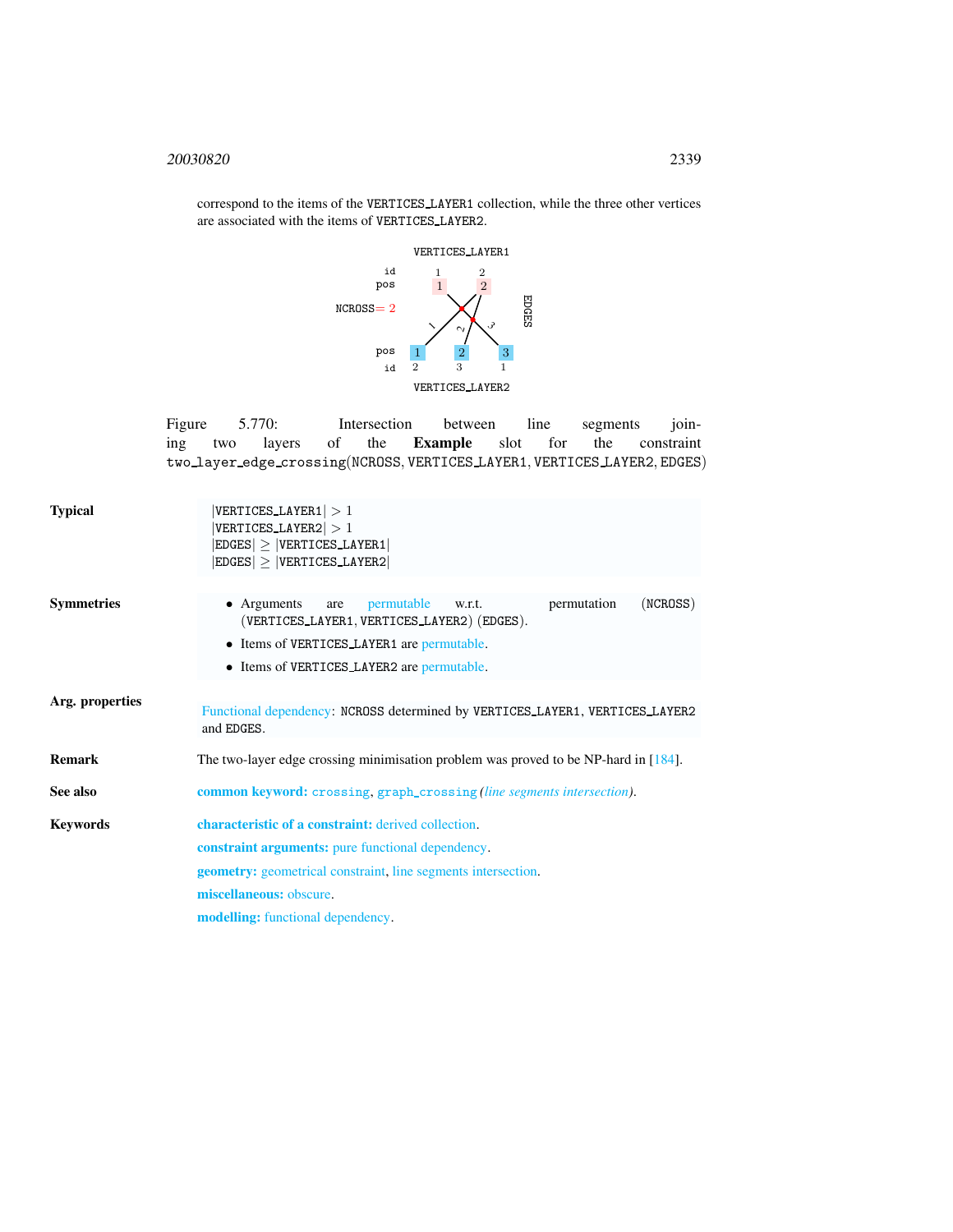| <b>Derived Collection</b> | $\texttt{col}\left(\begin{array}{c} \texttt{EDGES\_EXTREMITIES—collection(layer1-dur1, layer2-dur1)},\\ \texttt{item}\left(\begin{array}{c} \texttt{layer1-EDGES.vertex1(VERTICES\_LAYER1, pos, id)},\\ \texttt{layer2-EDGES.vertex2(VERTICES\_LAYER2, pos, id)} \end{array}\right)\end{array}\right)$                                                                                                                                           |  |  |  |
|---------------------------|--------------------------------------------------------------------------------------------------------------------------------------------------------------------------------------------------------------------------------------------------------------------------------------------------------------------------------------------------------------------------------------------------------------------------------------------------|--|--|--|
| Arc input(s)              | EDGES_EXTREMITIES                                                                                                                                                                                                                                                                                                                                                                                                                                |  |  |  |
| Arc generator             | $CLIQUE(<) \rightarrow collection(edges_extremities1, edges_extremities2)$                                                                                                                                                                                                                                                                                                                                                                       |  |  |  |
| Arc arity                 | $\mathfrak{D}$                                                                                                                                                                                                                                                                                                                                                                                                                                   |  |  |  |
| Arc constraint $(s)$      | $\mathbb{V}\left(\begin{array}{c}\mathbb{A}\left(\begin{array}{c}\text{edges\_extremities1.layer1}<\text{edges\_extremities2.layer1},\\\text{edges\_extremities1.layer2}> \text{edges\_extremities2.layer2}\end{array}\right),\\ \mathbb{A}\left(\begin{array}{c}\text{edges\_extremities1.layer1}> \text{edges\_extremities2.layer1},\\\text{edges\_extremities1.layer2}<\text{edges\_extremities2.layer2}\end{array}\right)\end{array}\right)$ |  |  |  |
| Graph property(ies)       | $NARC = NCROSS$                                                                                                                                                                                                                                                                                                                                                                                                                                  |  |  |  |
| <b>Graph model</b>        | As usual for the two-layer edge crossing problem $[201]$ , $[22]$ , positions of the vertices                                                                                                                                                                                                                                                                                                                                                    |  |  |  |

on each layer are represented as a permutation of the vertices. We generate a derived collection that, for each edge, contains the position of its extremities on both layers. In the arc generator we use the restriction < in order to generate a single arc for each pair of segments. This is required, since otherwise we would count more than once a line segments intersection.

Parts (A) and (B) of Figure [5.771](#page-2-1) respectively show the initial and final graph associated with the Example slot. Since we use the NARC graph property, the arcs of the final graph are stressed in bold.



<span id="page-2-1"></span>Figure 5.771: Initial and final graph of the two layer edge crossing constraint

<span id="page-2-0"></span>